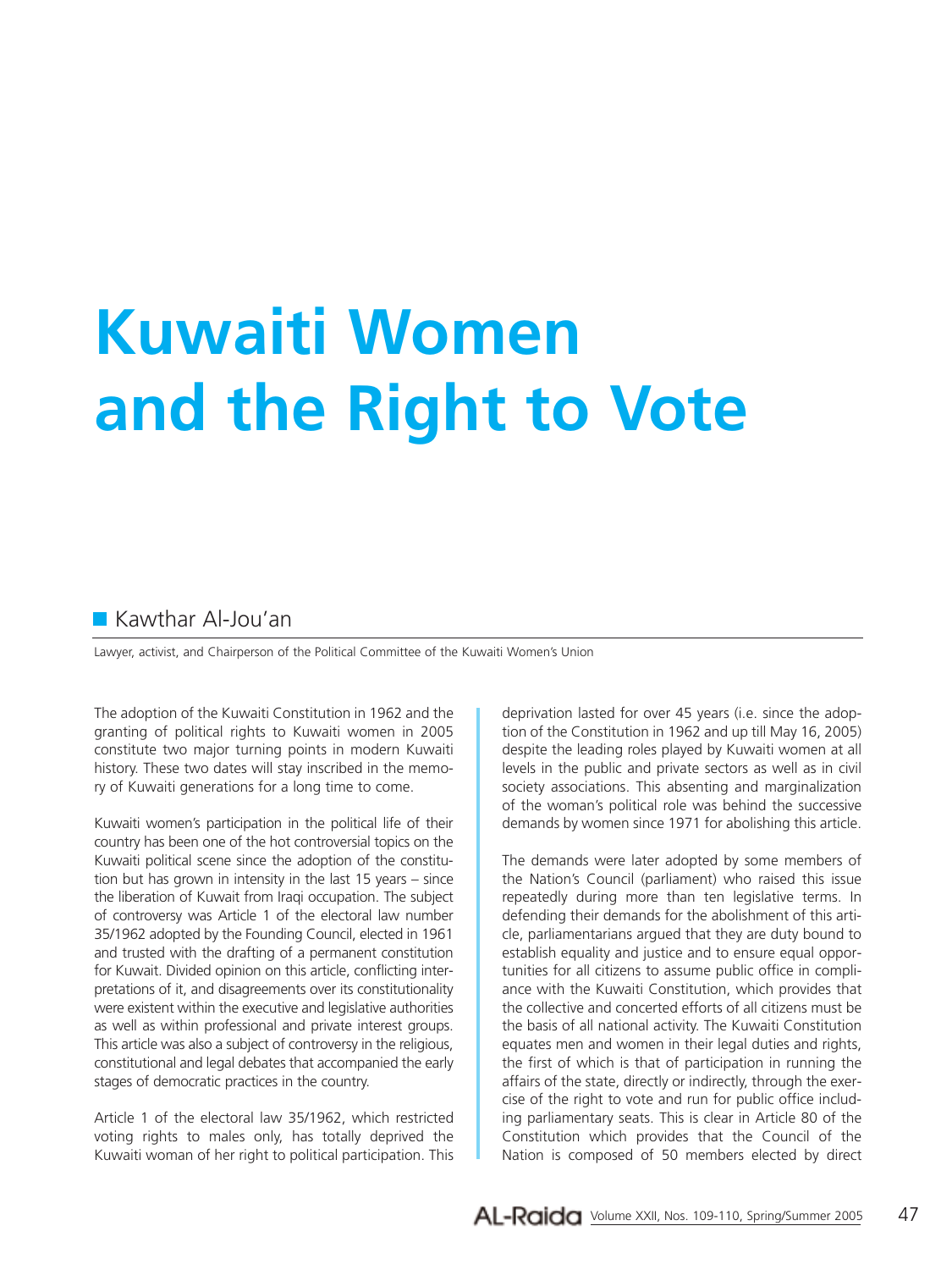

public, secret ballot. It is also clear in other provisions that, not only does it call for equality among men and women, but makes it mandatory and considers lack of respect for it unconstitutional. Among those other provisions are:

Article 6. Kuwait is a democracy. Sovereignty is vested in the nation which is the source of all authorities.

Article 7. Justice, freedom and equality are the pillars of Kuwaiti society.

Article 8. The state is responsible for preserving the pillars of society, providing security, and equal opportunity for all citizens.

Article 29. People are equal in human dignity. They are equal in front of the law in their public rights and duties without any discrimination on the basis of sex, origin, language or religion.

Article 108. A Member of the Nation's Council represents the whole nation.

Day after day and year after year the unified and concerted efforts of various groups that believe in democracy were increasing in scope and intensity. The devotion and persistence of those groups started to pay dividends,

the first of which was the declaration by His Highness the Prince on May 16, 1999 of his desire to empower the Kuwaiti woman to exercise her full political rights including the right to vote and run for public office.

His Highness the Crown Prince and Premier issued Decree 9/1999 which provided for abolishing Article 1 of the electoral law. This decree was submitted to the Nation's Council in a law proposal. This governmental move was the first, during ten successive legislative terms, to publicly admit the unconstitutionality of this article and the need to abolish it. As stated in the speech delivered by Sheikh Subah Al-Ahmad, during the historical session in which Decree 9/1999 was put to the vote, the purpose of this decree is to end the serious violation of the Constitution inherent in this article because democracy,

broadly defined, has no chance of success without a parallel broadening of the popular base to include both men and women and enabling it to exercise its sovereignty in both its legislative and supervisory roles … Politics today is about democracy and human rights.

Several factors, however, were behind the delay in the Kuwaiti woman acquiring her full political rights. Among them are:

#### **First: The attitude of the executive authority.**

Successive Kuwaiti governments have failed to take a clear stand on this issue. Ministers in those governments have:

a. Never submitted any law proposal acknowledging and emphasizing the right of Kuwaiti women to vote and run for elections;

b. Never invoked the unconstitutionality of Article 1 of the electoral law governing the elections of members of the Nation's Council.

c. Never declared clearly their support for any of the law proposals on this issue submitted by some members of the Nation's Council during the first eight legislative terms.

> d. Never permitted the inclusion of women on voters' lists.

This neutral governmental position was a major factor behind the delay in women acquiring their political rights and their actual exercise. This continued to be the case despite the governments' support, as reflected in the position of its leadership, His Highness the Prince, for enhancing the role of women in all fields, integrating them in the process of development, and ensuring their access to leadership positions besides praising their contribution to the building and development of Kuwaiti society.

Was this passive governmental attitude able to survive?

The declaration of His Highness the Prince on May 16, 1999 of his initiative concerning the empower-

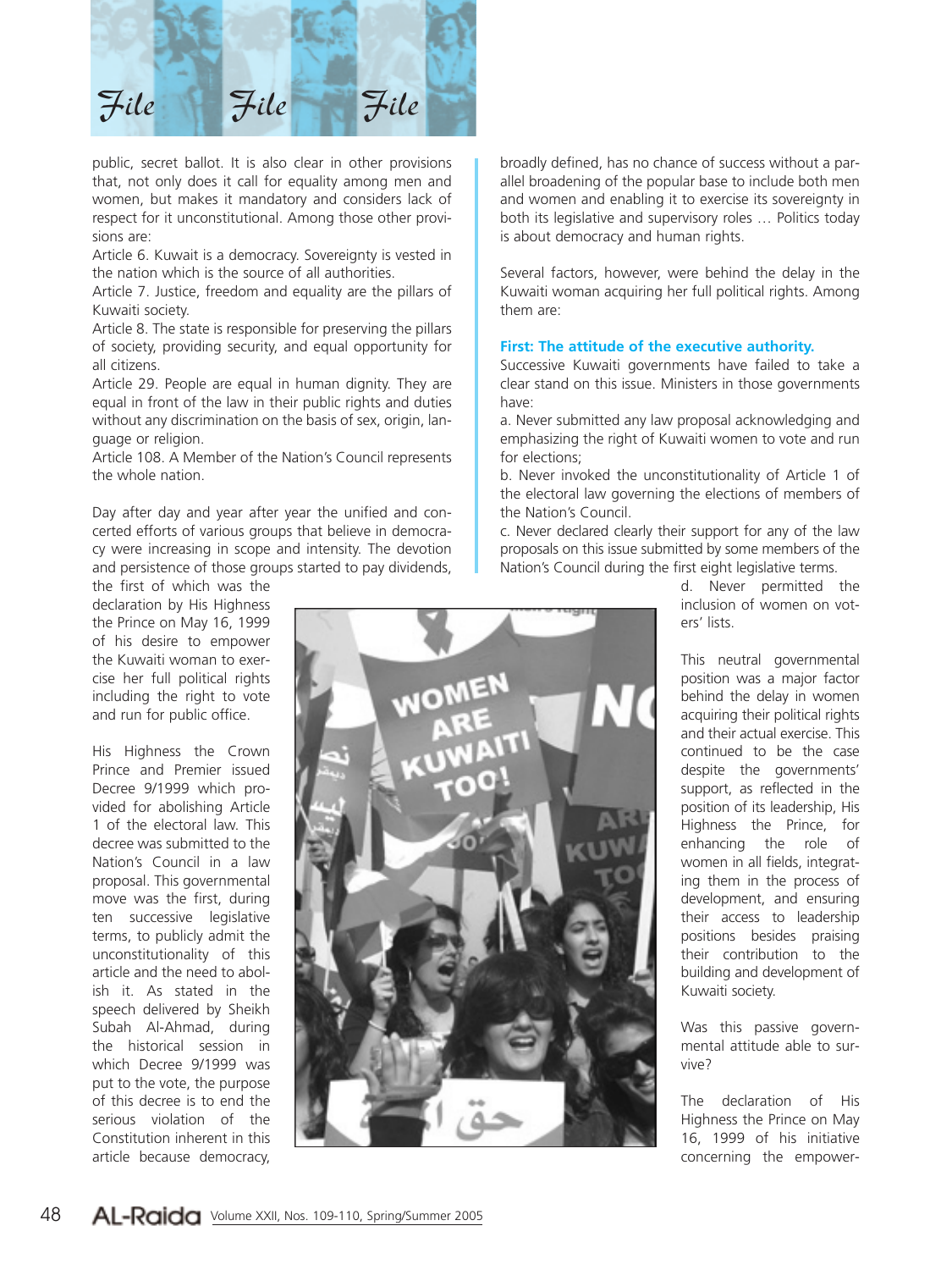ment of Kuwaiti women to exercise their full political rights made it difficult for the government to sustain its neutral stand on this issue, especially since this initiative was based on a strong respect for the Constitution and a belief in democracy. As such, Decree 9/1999 was drafted in a law proposal calling for the amendment of Article 1 of law number 35/1962 governing the elections of members to the Nation's Council. The governmental speech, delivered by the first vice-premier, stressed the importance of women's participation in the country's political life, praised the role played by Kuwaiti women and their valuable contributions during the rough times and crises in Kuwaiti history. It acknowledged women's right to full participation, freedom of expression and to providing counsel in accordance with the democratic system. It also highlighted women's competence, professionalism and expertise, prerequisites for enhancing their contribution in the legislative and supervisory processes.

This contribution, which was considered a major goal of the issued decree made it possible for women, though at a later stage, to file administrative suits in front of the administrative court and impeach the latter's decisions in front of the Constitutional Impeachment Committee.

## **Second: The legislative authority's attitude towards women's political rights.**

Kuwaiti electoral law number 35/1962 governing elections of the members of the Nation's Council.

It is important to note that the Kuwaiti Constitution did not provide for the exclusion of women from the right to vote nor did it restrict this right solely to men. Constitutional provisions, worded in general terms, delegated to the legislature an unconditional authority to put down the requirements to be met by the voter and the candidate.

Electoral law number 35/1962 and its later amendments was drafted and issued by the legislative authority with its first article restricting the right of voting to the male population by stating:

"Any Kuwaiti male who is 20 years of age has the right to vote." It is apparent that this article does not comply with the constitutional principles and provisions which clearly call for justice, equality, and freedom; vests sovereignty in the nation, the source of all authorities; and provides that the Member of the Nation's Council is a representative of the whole nation (Articles 6, 7, 29 and 108 of the Kuwaiti Constitution).

Moreover, the above-mentioned article clearly deprives the woman completely of her right to vote by specifying the sex of voters. This resulted in the deprivation of about half the population of the right to vote as citizens equal

in rights and duties to the male population. This article constituted a major obstacle that faced Kuwaiti women and kept them out of the political decision-making process and positions.

However, Kuwaiti women refused to surrender to the pressures exerted by opponents, settle for and be satisfied with the rights she was enjoying and the high administrative positions she was assuming. She has worked hard to amend or abolish this article in accordance with the Kuwaiti constitutional provisions.

More than 12 law proposals were submitted to parliament between 1973-99 demanding the abolition of this article. However, the opposing majority, basing its arguments on religious and social grounds, succeeded in blocking such a decision. This opposition did not weaken the Kuwaiti woman and her supporters. On the contrary it increased their power, patience and efforts, which resulted in the above mentioned initiative by the Prince and the issuance of legislative decree number 9/1999.

However, the fate of this initiative proved to be no better than that of the preceeding law proposals on this issue. The summer of 1999 witnessed a hot debate among supporters and opponents on whether the Kuwaiti woman is entitled to participate in political activity. The debate increased in intensity when the Prince's decree and supporting law proposals were put to the vote. This heightened debate was accompanied by an unprecedented number of meetings and discussions all over Kuwait. Despite all this, the decree was rejected by a majority vote in the historical session held on November 30, 1999. Only seven members voted in favor. Noteworthy is the fact that some supporters of women's political rights voted against the decree arguing that it did not meet the conditions of urgency or necessity.

However, another law proposal was submitted by supporters of women's political rights (who were expecting the fate of decree 9/1999) during the same session. This proposal was successful in meeting the conditions of urgency and necessity. As such this law proposal was put on the agenda for public discussion despite its rejection by the Defense and Interior Committee.

In a historical session held specially to discuss this law proposal, supporters and opponents discussed it and decided to vote on it in principle. All ministers, except one, participated in the voting. The result was 30 votes in favor, 32 against and two abstentions. As such the proposal failed to pass with only a two vote difference.

In October 2003, and during the tenth legislative term, the government submitted to the Nation's Council a com-